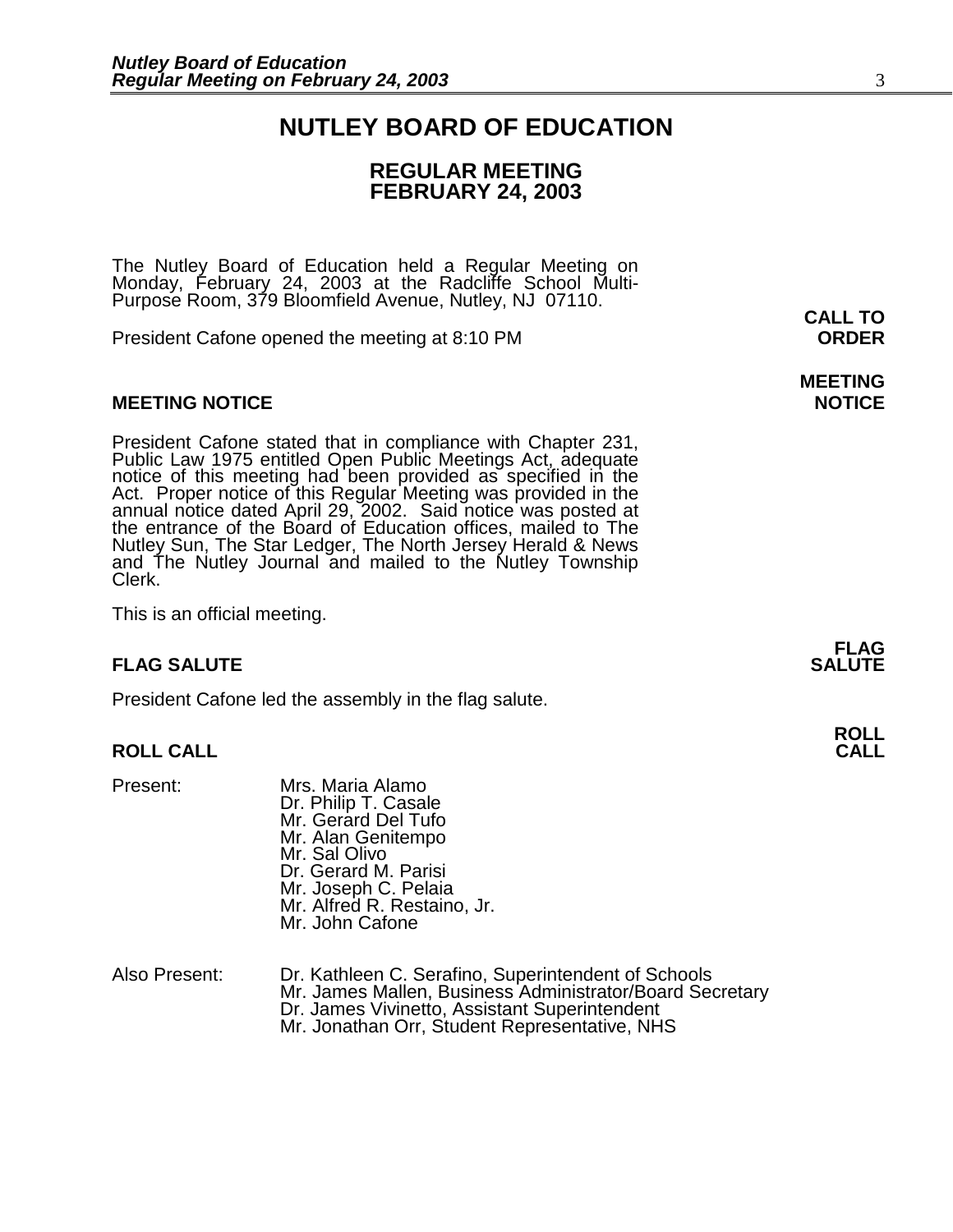### **APPROVAL OF MINUTES APPROVE**

BE IT RESOLVED that the Board of Education approves the minutes of the Special Meeting of January 22, 2003, the Regular, Conference and Closed Executive Session meetings of January 27, 2003, the Conference meeting of February 10, 2003 and the Special meeting of February 12, 2003.

Trustee Restaino moved, Trustee Parisi seconded and the Board approved by roll call vote the motion to approve the meeting minutes.

#### **CORRESPONDENCE CORRESPONDENCE**

Mr. Mallen presented and read the following correspondence:

A thank-you note from Betsy Foote for the Board's expression of sympathy on the passing of her mother.

A thank-you note from the family of Jack Sperry for the Board's expression of sympathy on his passing.

A thank-you note from the Nicolette family for the Board's expression of sympathy for the loss of their mother.

#### **SPECIAL ORDER OF BUSINESS SPECIAL ORDER**

Superintendent Serafino welcomed everyone in attendance and announced that special awards will be presented tonight to students for both academic and athletic achievements. Dr. Serafino then introduced Nutley High School Principal Mr. Joseph Zarra who introduced Guidance Director Mrs. Anne Starace and several coaches who announced the recipients of the academic and athletic awards stated on Schedule A as appended to these minutes.

#### **RECESS MEETING RECESS**

At 8:35 p.m. upon the suggestion of President Cafone, Trustee Casale moved, Trustee Genitempo seconded, and the Board unanimously approved by voice vote a motion to recess.

#### **RECONVENE MEETING RECONVENE**

At 8:50 p.m. Trustee Genitempo moved, Trustee Parisi seconded and the Board unanimously approved by voice vote a motion to reconvene the open public meeting.

#### **SUPERINTENDENT'S REPORT SUPT'S REPORT A**

Dr. Serafino presented the Superintendent's Report dated February 24, 2003, Schedule A, which is appended to the minutes of this meeting.

### **OF BUSINESS**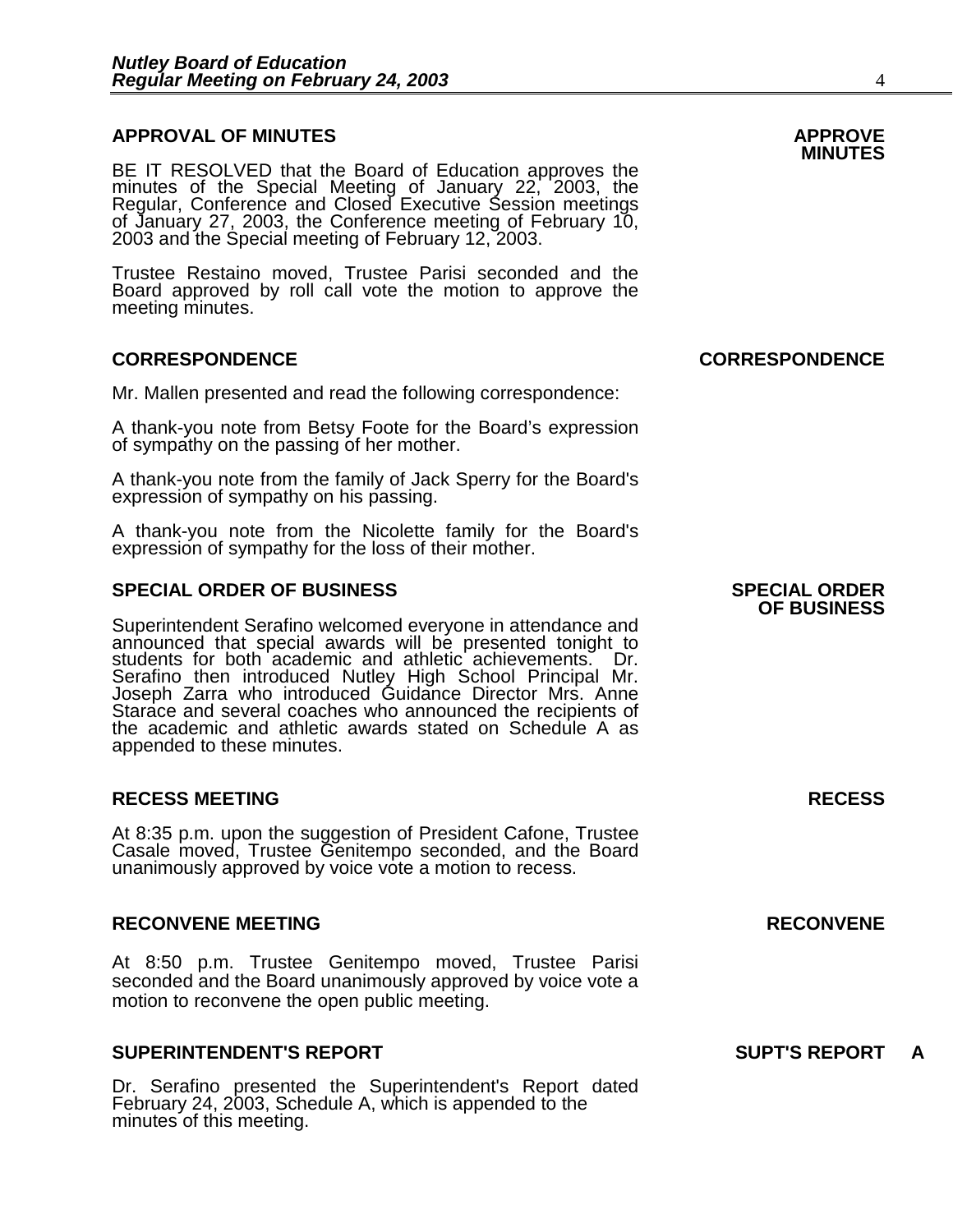#### **BOARD SECRETARY'S REPORT**

Board Secretary Mallen presented the Board Secretary's Report dated February 24, 2003 as listed on the agenda.

### **HEARING OF CITIZENS (Resolutions Only) HEARING OF CITIZENS**

Resident Joseph Beckmeyer asked about identification cards and asked questions regarding several checks on the bill list.

President Cafone responded where appropriate.

#### **SUPERINTENDENT'S RESOLUTIONS SUPT'S**

Trustee Restaino moved and Trustee Casale seconded a motion that the Board approve the Superintendent's Resolutions numbers 1 through 17 as listed below.

The resolutions were unanimously approved by roll call vote as follows: Ayes 8, Noes 0 with Trustee Olivo abstaining on Resolution 12 – Extra Compensation.

#### 1. **RETIREMENTS - Professional Staff**

BE IT RESOLVED that the Board of Education approves the acceptance of the retirement of the following personnel, effective July 1, 2003:

> Richard S. Dalli **Elementary Teacher**<br>Thomasina Hyland High School Teacher Rosanna J. Tangorra Elementary Teacher

Thomasina Hyland High School Teacher<br>Brian J. McGinley High School Teacher Brian J. McGinley High School Teacher<br>Linda S. Pote High School Teacher High School Teacher

#### **2. RESIGNATION – Instructional Aide**

BE IT RESOLVED that the Board of Education approves the acceptance of the resignation of Mrs. Patricia Bankuti, instructional aide, effective February 19, 2003. **AMEND** 

#### 3. AMENDING APPOINTMENT - Change-in-Training Level

BE IT RESOLVED that the Board of Education approves the amending of the resolution, approved at the January 27, 2003 Board Meeting, of Donna Hutcheson to reflect a change in step and salary to Max. 3, \$77,943, prorated.

**SECRETARY'S** 

## **RESOLUTIONS**

### **RETIREMENTS**

**RESIGN<br>INSTR AIDE** 

**CHANGE LEVELS** 

**BOARD**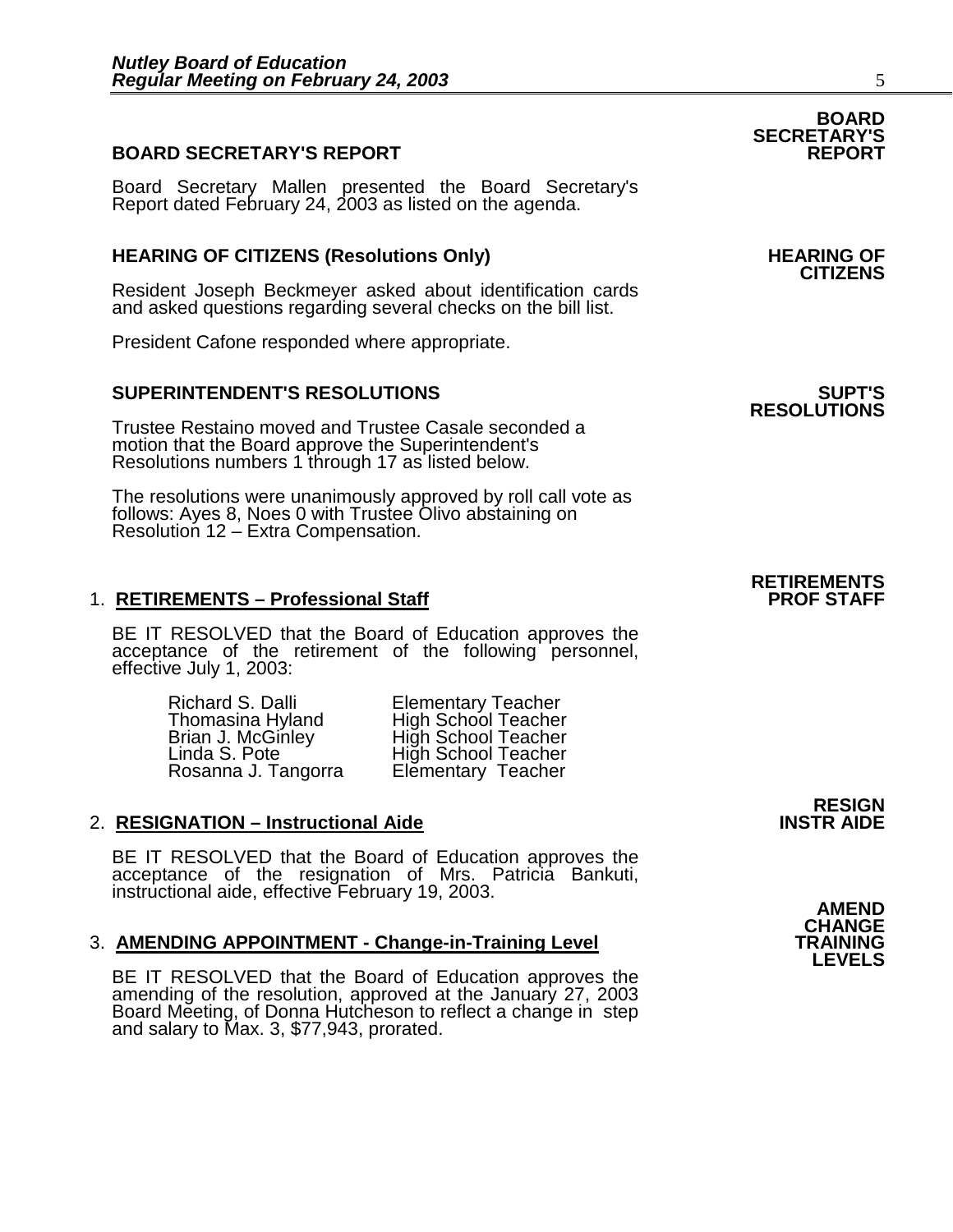#### 4. **AMENDING RESOLUTION - LEAVE OF ABSENCE INSTRUCT Instructional Aid**

BE IT RESOLVED that the Board of Education approves the amending of the resolution, approved at the January 27, 2003 Board Meeting, of Melissa Rosamilia to reflect a change in return date to February 24, 2003. **RESCIND** 

#### 5. **RESCIND APPOINTMENT - Change-in-Training Level**

BE IT RESOLVED that the Board of Education approves the rescinding of the change-in-training level originally approved at the January 27, 2003 Board Meeting for the following personnel:

> Michele Cristantiello Susan Neri

#### 6. **APPOINTMENT – Athletic**

BE IT RESOLVED that the Board of Education approves the appointment of Mr. Patrick Gabriele as assistant baseball coach for the 2002-03 school year, at the salary of \$4,062 Step 1, in accordance with the 2002-03 Athletic Salary Guide.

#### **7. APPOINTMENT – Volunteer Coach**

BE IT RESOLVED that the Board of Education approves the appointment of Miss Sarah Clarke for the position of Volunteer Softball Coach for the 2002-03 school year.

#### 8. **APPOINTMENT - BOE Extended Day Program**

BE IT RESOLVED that the Board of Education approves the appointment of the School Age Extended Day Program employee listed below for the 2002-03 school year at the salary indicated:

P/T Child Care Teacher Hourly Rate

Jaimee Giglio  $$20.00$ 

#### 9. LEAVE OF ABSENCE - Teacher

BE IT RESOLVED that the Board of Education approves a childrearing leave of absence for Mrs. Linda Batson, elementary teacher, effective May 6, 2003 for the 2002-03 school year with the provision that she notify the Superintendent of Schools of further teaching intentions no later than April 1, 2003.

**AMEND CHANGE LEVEL** 

**APPOINT** 

### **APPOINT COACH**

**APPOINT DAY** 

**LEAVE**<br>TEACHER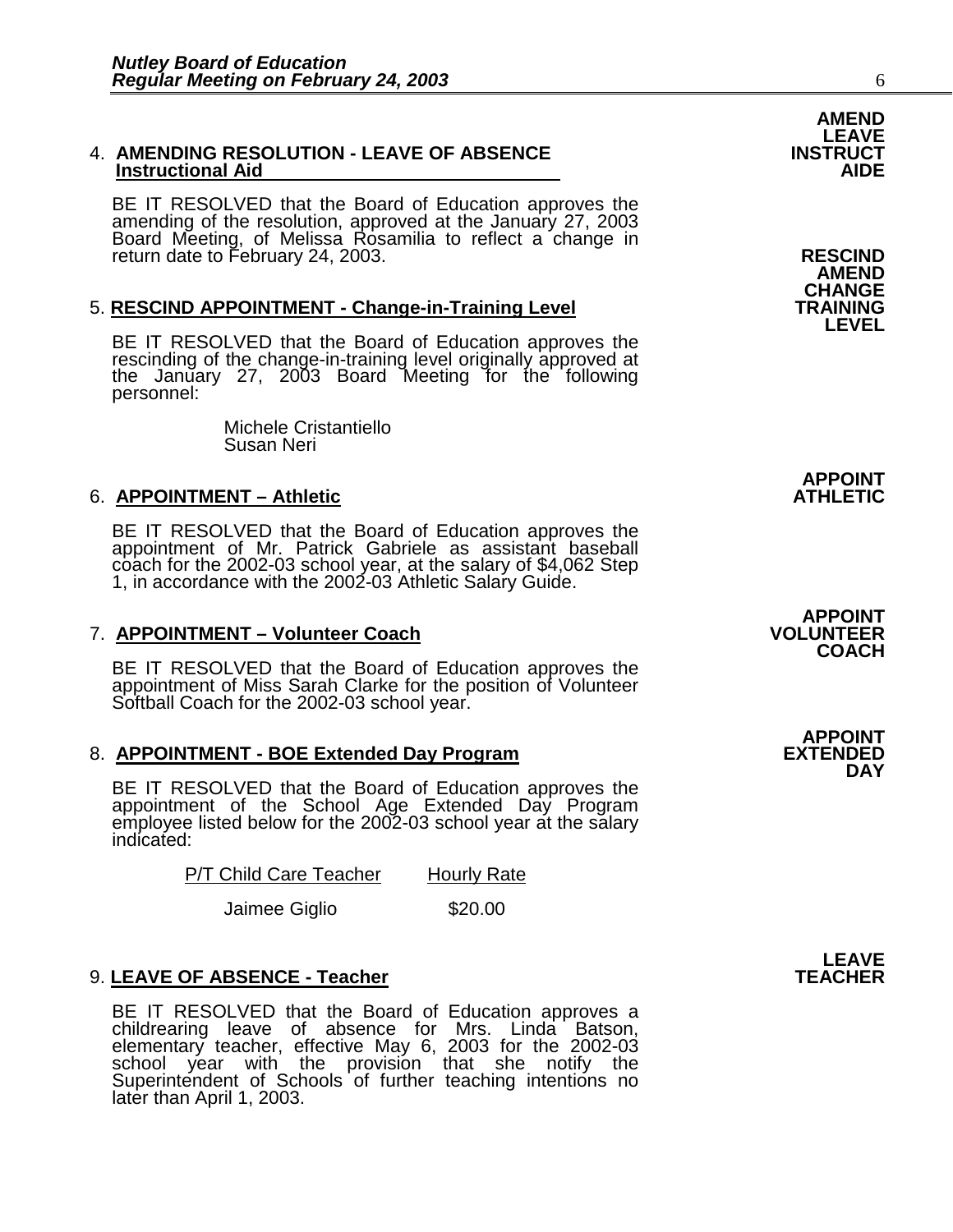#### 10. **APPOINTMENTS - Teacher Substitutes**

BE IT RESOLVED that the Board of Education approves the appointments of the teacher substitutes listed on the attached Schedule B dated February 24, 2003 for the 2002-03 school year.

#### 11. **APPOINTMENT- Substitute**

BE IT RESOLVED that the Board of Education approves the following substitutes for the 2002-03 school year:

Secretary/School Aide

Maria Melillo Donna Maria Pezzino

Secretary/School Aide/Bus Aide/Cafeteria

Rose Ann D'Amato

School Aide

Lillian Bennett Christine Pearce

#### **12. EXTRA COMPENSATION**

BE IT RESOLVED that the Board of Education approves the following personnel be paid extra compensation in the amounts indicated for services rendered:

#### **ART CURRICULUM REVIEW K-8 February 1, 2003**

| Robyn Burns          | \$138.56 |
|----------------------|----------|
| Hillary Hill Trovato | 138.56   |
| Anne Laudadio        | 138.56   |
| Lisa Maniscalco      | 138.56   |
| Mary Pagana          | 180.16   |

#### **BASIC SKILLS CURRICULUM DEVELOPMENT Grades 7-12 – January 15, 2003**

| Nicole Groninger                  | \$69.28 |
|-----------------------------------|---------|
| Jolinda Griwert                   | 69.28   |
| <b>Walter King</b>                | 69.28   |
|                                   | 90.08   |
| Marilyn Testa<br>Patricia Trainor | 69.28   |

**APPOINT SUBS** 

**APPOINT**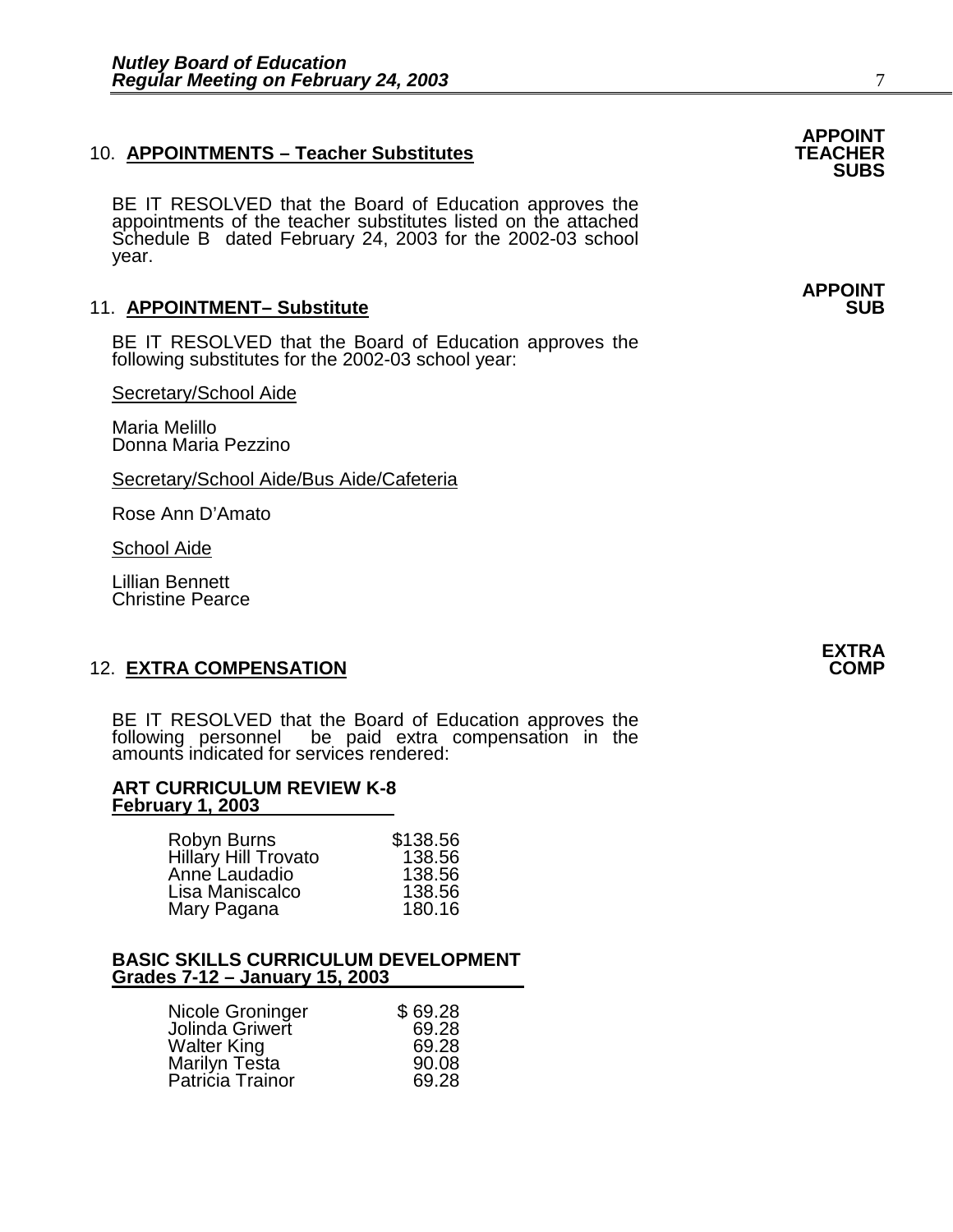#### **FINE/INDUSTRIAL ARTS CURRICULUM - October 10, 24 and November 5, 14, 2002**

| George Ackerman    | \$373.04 |
|--------------------|----------|
| Carl Ohlson        | 277.12   |
| <b>Andrew Retz</b> | 277.12   |
| Sharon Romaglia    | 277.12   |
| Louis SanGiovanni  | 277.12   |

#### **HSPA MATH SCORE REVIEW COMMITTEE January 15 and 16, 2003**

| Raymond Chapman<br>Toby D'Ambola<br>Susán Gesumaria<br>Leann Martin<br>David Sorensen | \$103.92<br>139.89<br>103.92<br>103.92<br>103.92 |
|---------------------------------------------------------------------------------------|--------------------------------------------------|
|---------------------------------------------------------------------------------------|--------------------------------------------------|

#### **LANGUAGE ARTS LITERACY READING COACHES Grades 1 and 2 – February 1, 2003**

| Rita Alfaro                        | \$138.56 |
|------------------------------------|----------|
| <b>Kerry Bowes</b>                 | 138.56   |
|                                    | 138.56   |
| Daná Capaccio<br>Andrea Carnevale  | 138.56   |
| Amelia Cerisano                    | 138.56   |
| Kellie Cerniglia                   | 138.56   |
| Dolores Contreras                  | 138.56   |
| Michelle Cristantiello             | 138.56   |
| Antoinette Frannicola              | 138.56   |
| Patricia Griffin                   | 138.56   |
| Cynthia Healy                      | 186.52   |
|                                    | 138.56   |
| Káthryn Koribanick<br>Susan LaReau | 138.56   |
| Paula Lee                          | 138.56   |
| Joan Lightfoot                     | 138.56   |
| <b>Heather Monterosa</b>           | 138.56   |
| Linda Moscaritola                  | 138.56   |
| Lynn Mosior                        | 138.56   |
| Eileen O'Mara                      | 138.56   |
| Mary Pontrella<br>Kristin Puzio    | 138.56   |
|                                    | 138.56   |
| Gail Reilly                        | 138.56   |
| Lorraine Rubinstein                | 138.56   |
| Lynn Sorrentino                    | 138.56   |
| Carol Von Achen                    | 138.56   |

#### **HEALTH DYNAMICS CLASSES – Month of January, 2003**

Rose Cioffi **\$250.00**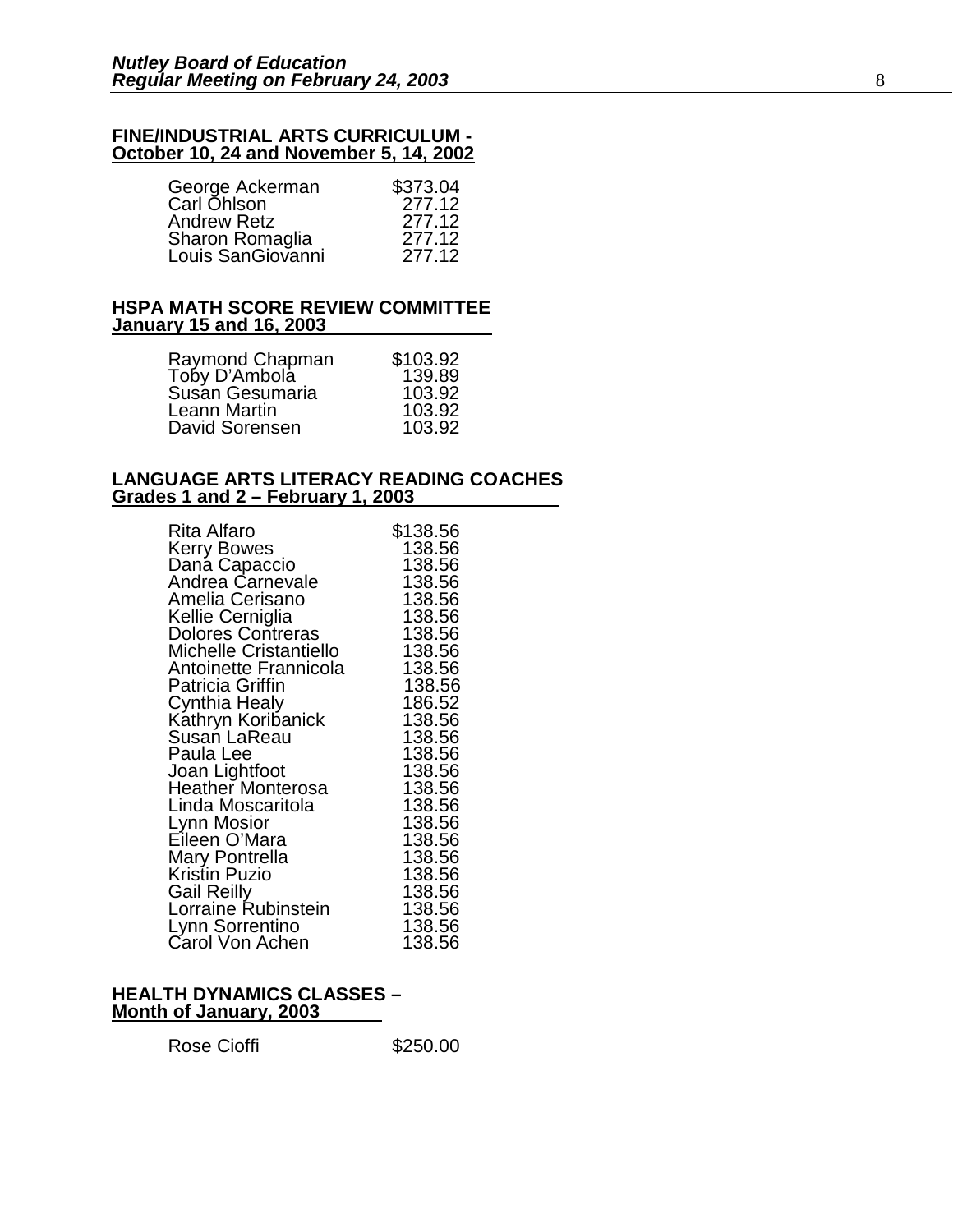#### **P.A.T. COMMITTEE MEETING January 23, 2003**

| Suzanne Hagert  | \$51.96 |
|-----------------|---------|
| Rebecca Olivo   | 51.96   |
| Niki Vlasakakis | 51.96   |

#### **PAYMENT FOR ZERO PERIOD BASIC SKILLS CLASSES – December, 2002 and January 2003**

| Leann Martin   | \$440.00 |
|----------------|----------|
| David Sorensen | 360.00   |

#### **PAYMENT FOR CONDUCTING FAMILY SCIENCE/ MATH WORKSHOPS – Month of January, 2003**

| \$540.48 |
|----------|
| 540.48   |
| 540.48   |
| 540.48   |
| 540.48   |
| 540.48   |
| 540.48   |
| 540.48   |
| 540.48   |
| 540.48   |
|          |

#### **PAYMENT FOR TV BROADCAST OF BOARD MEETINGS**

James Kelly \$294.44

#### **CENTRAL DETENTION COVERAGE – January, 2003**

High School

| Robin DeLorenzo    | \$150.16 |
|--------------------|----------|
| Dana D'Ambola      | 93.85    |
| AnneMarie Kowalski | 150.16   |

Franklin School

| Joseph Cappello   | 225.24 |
|-------------------|--------|
| Louis Manganiello | 56.31  |
| LuAnn Zullo       | 75.08  |

#### **SATURDAY MORNING SUSPENSIONS – January, 2003**

#### **High School**

| Anne Marie Kowalski | \$156.90 |
|---------------------|----------|
| Lisa Vallo          | 78.45    |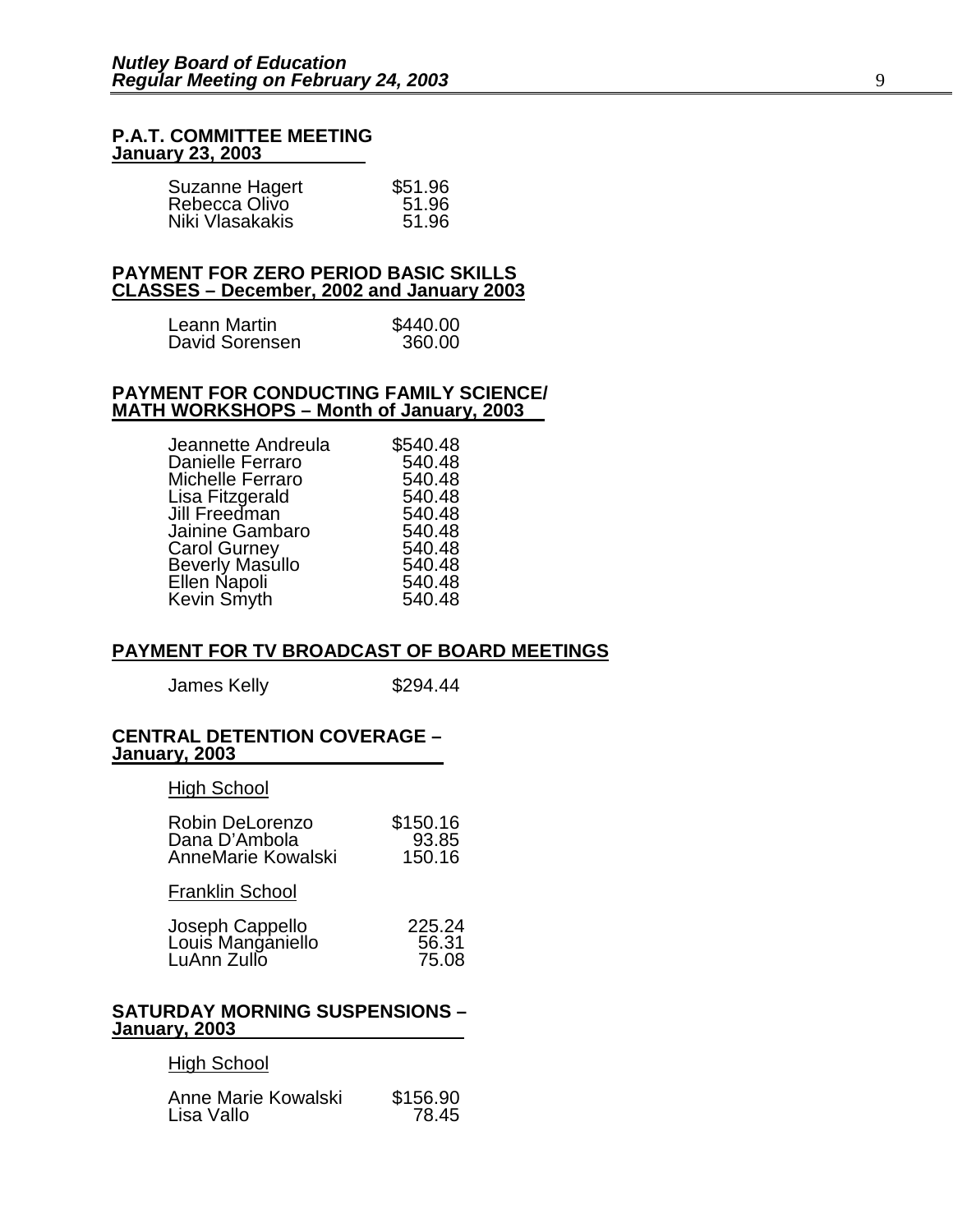#### **INTRAMURALS - 12/9/02 - 1/30/03**

| Jennifer Citarella | \$161.10 |
|--------------------|----------|
| Donald Sellari     | 335.63   |

#### 13. **SPECIAL CLASS PLACEMENT - Educationally CLASS Disabled Students**

BE IT RESOLVED that the Board of Education approves the authorization of the attendance of students in out-of-district Special Education classes for the 2002-03 school year as follows:

| School                                             | No. of<br><b>Students</b> | Classification | Effective<br>Date | Tuition               |
|----------------------------------------------------|---------------------------|----------------|-------------------|-----------------------|
| <b>Bonnie Brae</b><br>Liberty Corner,<br><b>NJ</b> |                           | ED             | 1/29/03           | *\$300.00<br>per diem |

\*Note: Educational component only

| Redwood Learning<br>Center, Chatham, NJ | Preschool 1/2/03 | *\$35.00<br>per hour |
|-----------------------------------------|------------------|----------------------|
|                                         |                  |                      |

\*Note: Home based program

#### 14. **APPROVAL OF CALENDARS - 2003-04 School Year**

BE IT RESOLVED that the Board of Education approves the adoption of the following attached calendars for the 2003-04 school year:

School Calendar -Schedule C Calendar for Twelve-Month Employees -Schedule D

#### **15. BOARD POLICY- Second Reading**

BE IT RESOLVED that the Board approves the following new Board Policies at this second reading:

| Policy #5512.01     | Harassment, Intimidation Schedule E<br>and Bullying |            |  |
|---------------------|-----------------------------------------------------|------------|--|
| <b>Policy #5517</b> | <b>Pupil Identification Cards</b>                   | Schedule F |  |

# **SPECIAL**

# **APPROVE C**

**BOARD POLICY E**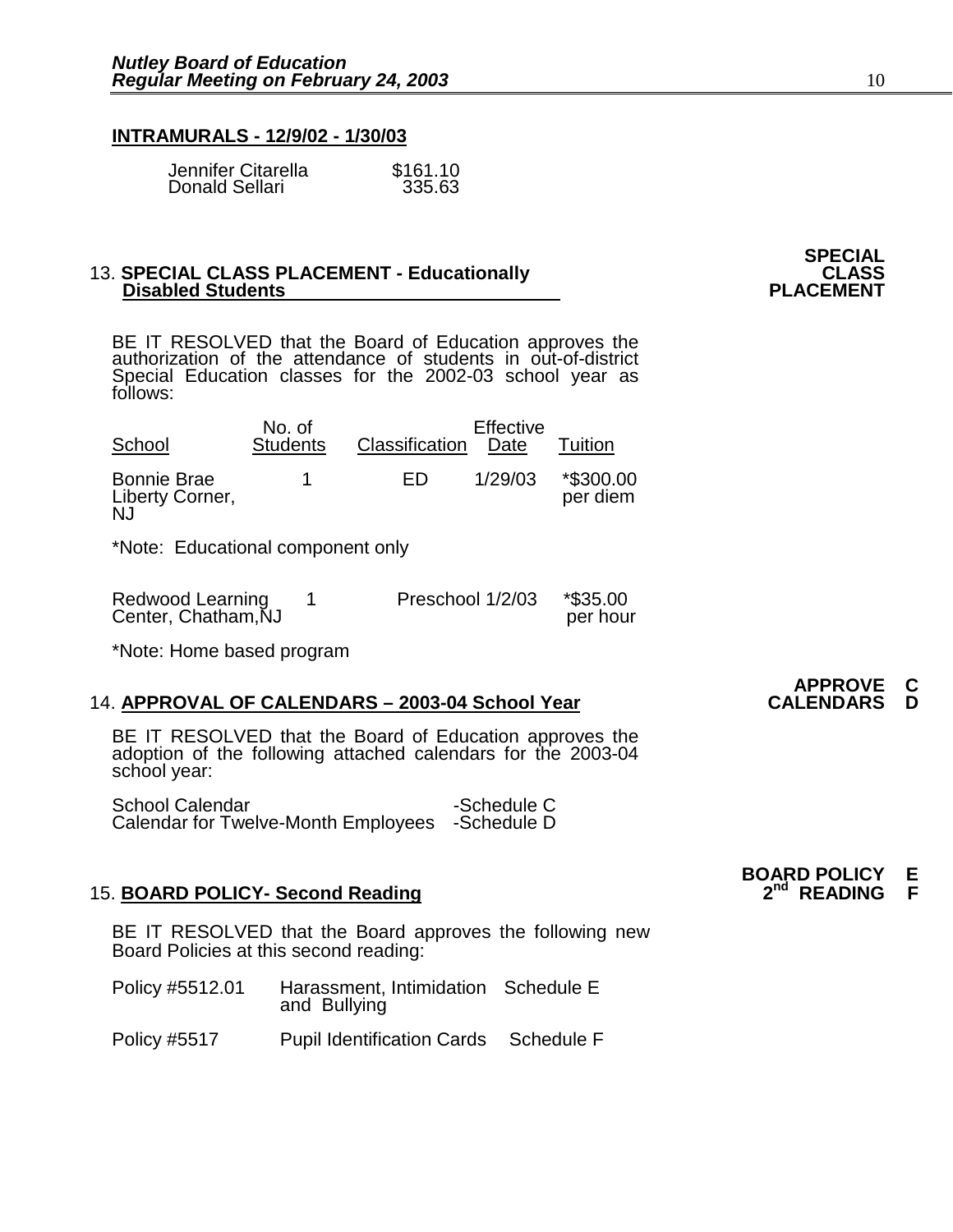#### **16. AGREEMENT WITH THE NUTLEY ADMINISTRATORS ASSOCIATION - 2002 - 2005**

BE IT RESOLVED that the Board of Education approves the Agreement Between Nutley Board of Education and Nutley Administrators' Association July 1, 2002 through June 30, 2005 encompassing the terms and conditions of employment and salary guides for principals and supervisors.

### 17. **EXTENDED LEAVE OF ABSENCE - CUSTODIAN**

BE IT RESOLVED that the Board of Education approves an additional leave of absence without pay for David Staub, effective March 3, 2003 until April 16, 2003.

### **BOARD SECRETARY'S RESOLUTIONS** SECRETARY'S

Trustee Del Tufo moved and Trustee Parisi seconded a motion that the Board approve the Board Secretary's resolutions numbers 1 through 10 as listed below.

The resolutions were unanimously approved by roll call vote as follows: Ayes 8, Noes 0 with Trustee Genitempo abstaining on Resolution 3 – Bills and Mandatory Payments and Resolution 7 - Renewal of Risk Management Consultant Agreement.

#### 1. **SECRETARY & TREASURER'S REPORT**

BE IT RESOLVED that the Board of Education acknowledges and accepts the reports of the Board Secretary (Appendix A) and Treasurer of School Monies (Appendix B) for the period ending January 31, 2003.

#### 2. CERTIFICATION OF MAJOR ACCOUNT FUND STATUS

BE IT RESOLVED that pursuant to NJAC 6:20-2.13 (e), the Nutley Board of Education certifies that as of December 31, 2002, after review of the Secretary's monthly financial report (Appropriations section) and upon consultation with the appropriate district officials, to the best of its knowledge no major account or fund has been over-expended in violation of NJAC 6:20-2.13(b) and that sufficient funds are available to meet the district's financial obligations for the remainder of the fiscal year. (Major accounts are General Fund and Debt Service.)

**BOARD** 

**EXTENDED**<br>LEAVE

**CUSTODIAN** 

**RESOLUTIONS** 

## **SECY. & TREAS. A**

**CERTIFICATION<br>MAJOR ACCOUNT FUND STATUS** 

### **AGREEMENT NUTLEY**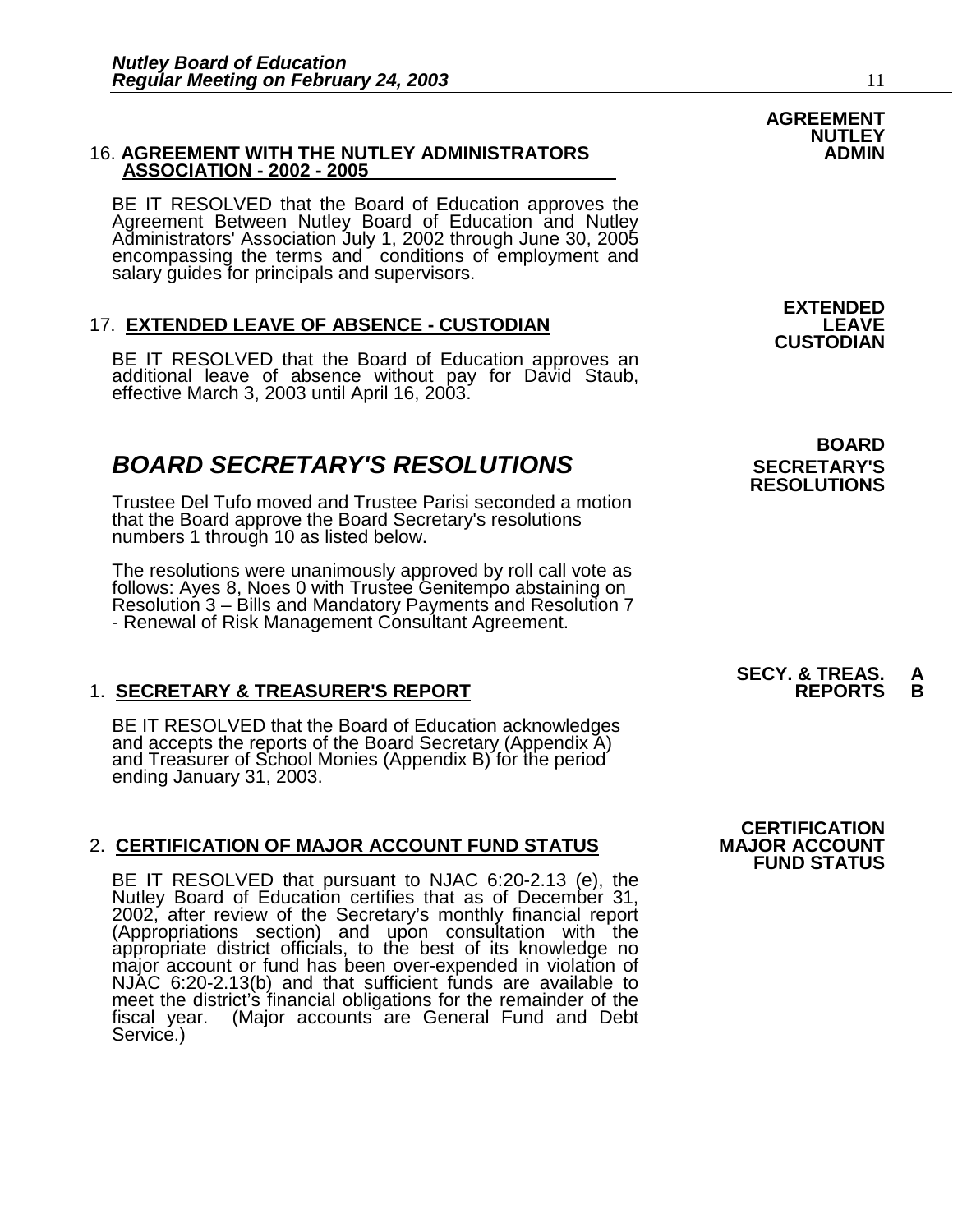### 3. **BILLS AND MANDATORY PAYMENTS MANDATORY C PAYMENTS**

BE IT RESOLVED that the Board of Education approves the payment of bills and mandatory payments dated February 24, 2003 in the total amount of \$3,903,296.63 (Appendix C).

## 4. **REQUESTS FOR USE OF SCHOOL BUILDINGS AND USE OF BUILDINGS D**

BE IT RESOLVED that the Board of Education approves the requests for the use of school buildings and grounds (Appendix D), that conform to the rules and regulations set by the Board of Education.

### 5. **TRANSFER SCHEDULE TRANSFER E SCHEDULE**

BE IT RESOLVED that the Board of Education approves, in compliance with N.J.A.C. 9:20-2, the transfers in the 2002-03 budget per Transfer Schedule #7 dated February 24, 2003 in the amount of \$53,886 as appended (Appendix E). <br> **ACCEPT** 

### 6. **ACCEPTANCE OF NOTICE OF ADDITIONAL FUNDING FUNDING** 1**92/193 - FY 2002-03 CHAP 192/193**

BE IT RESOLVED that the Board of Education accepts notice of additional funding for Chapter 192 in the amount of \$888 and Chapter 193 in the amount of \$471 for the 2002-03 school year.

### 7. **RENEWAL OF RISK MANAGEMENT CONSULTANT RISK MANAG**

WHEREAS, the Board of Education of the Township of Nutley is a member of the Suburban Essex Joint Insurance Fund, and

WHEREAS, the Bylaws of said Fund requires that each Member appoints a Risk Management Consultant to perform various professional services as detailed in the Bylaws, and

WHEREAS, the Bylaws indicate a minimum fee equal to six percent (6%) of the Assessment which expenditure represents reasonable compensation for the services required and which was included in the cost assessed the Nutley Board of **Education** 

NOW, THEREFORE, be it resolved that the Board of Education of the Township of Nutley does hereby reappoint C. Walter Searle Agency of Nutley, NJ as its Risk Management Consultant in accordance with the Fund's Bylaws, for the period January 1, 2003 - December 31, 2003.

# **BILLS &**

### **GROUNDS AND GROUNDS**

**NOTICE** 

 **RENEWAL CONSULTANT**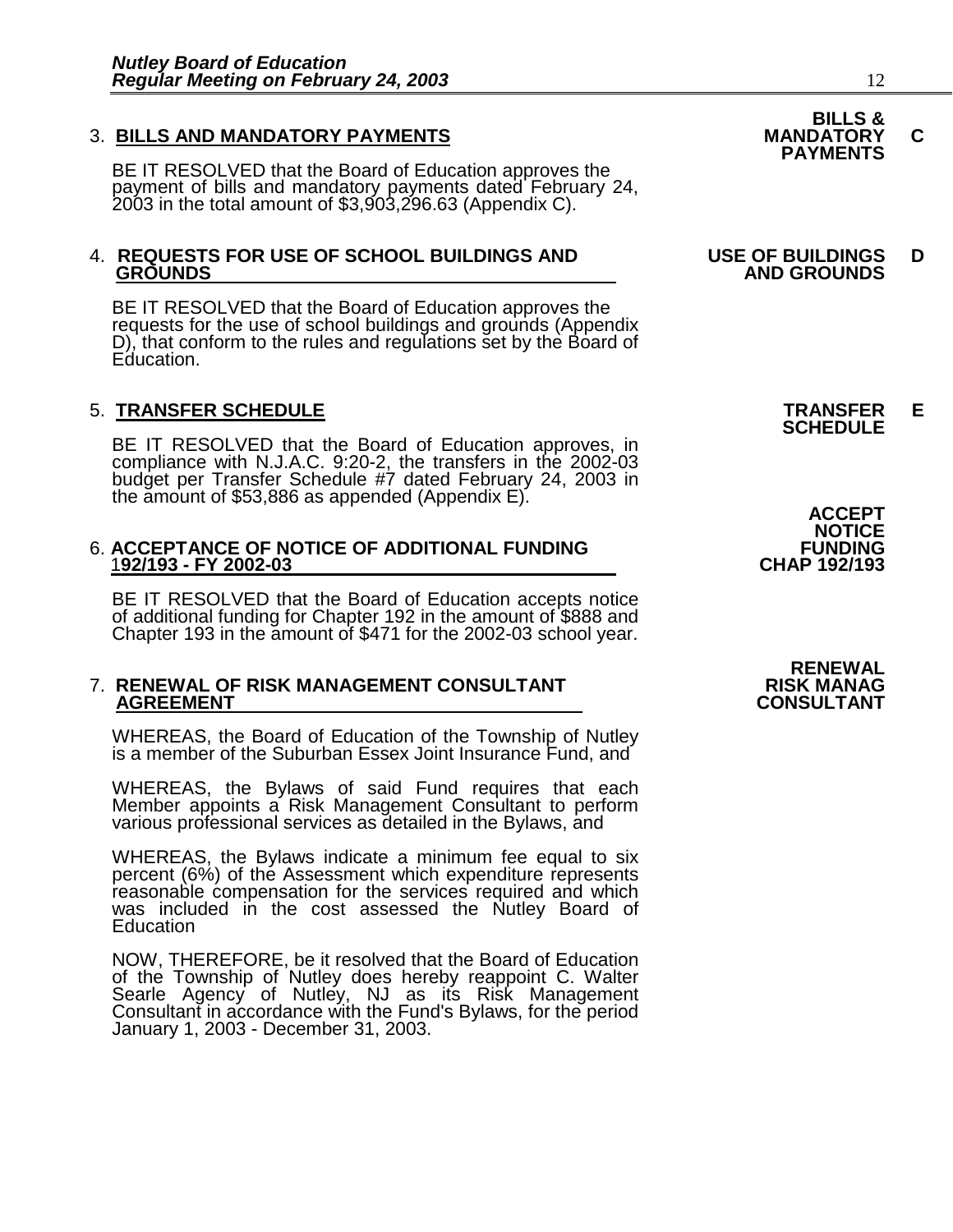#### 8. **ESSEX COUNTY EDUCATIONAL SERVICES COMMISSION** SVCS COMM<br>& CHAP 192/193 and Approval of Contract for CHAP 192/193 - **- Chapter 192/193 and Approval of Contract for CHAP 192/193 & Homebound Instruction - 2003-04**

WHEREAS, Chapter 192, P.L. 1977 requires the provision of certain auxiliary services to children in nonpublic schools, and Chapter 193 requires the provision of certain services to handicapped children in nonpublic schools,

THEREFORE, BE IT RESOLVED that a contract be entered into with the Essex County Educational Services Commission to provide these services during the 2003-04 school year to students who attend non- public schools in Nutley, and

BE IT FURTHER RESOLVED that the price to be paid to the Essex County Educational Services Commission for these services shall not exceed the amount paid to the Nutley Board of Education by the state to implement this program, and

BE IT FURTHER RESOLVED that the Nutley Board of Education enters into a contract with the Essex County Educational Services Commission to provide homebound instruction for public school students in hospital/rehabilitation facilities outside of Nutley for the 2003-04 school year.

#### 9. **AGREEMENT WITH ESSEX COUNTY EDUCATIONAL SVCS COMM SERVICES COMMISSION - Nonpublic School Technology TECH Initiative Program - 2003-04 School Year**

BE IT RESOLVED that the Nutley Board of Education enter into an Agreement with the Essex County Educational Services Commission hereby the Commission will administer the Nonpublic School Technology Initiative Program for nonpublic schools located within the Township of Nutley for the 2003-04 school year, and

BE IT FURTHER RESOLVED that the Nutley Board of Education pay 5% of the allocation for the Nonpublic School Technology Initiative Program to the Commission to cover the Commission's cost for administering said Program.

#### **10. TRANSPORTATION AGREEMENTS**

BE IT RESOLVED that the Secretary be authorized to enter into transportation agreements with contractors, other school districts or the Essex County Educational Services Commission for the transportation of Special Education students for the 2003-04 school year, and

BE IT FURTHER RESOLVED that any such agreements be presented for ratification at the next succeeding meeting of the Board of Education.

## **TRANS**<br>AGREEMENTS

# **ESSEX<br>SVCS COMM**

**ESSEX**<br>SVCS COMM